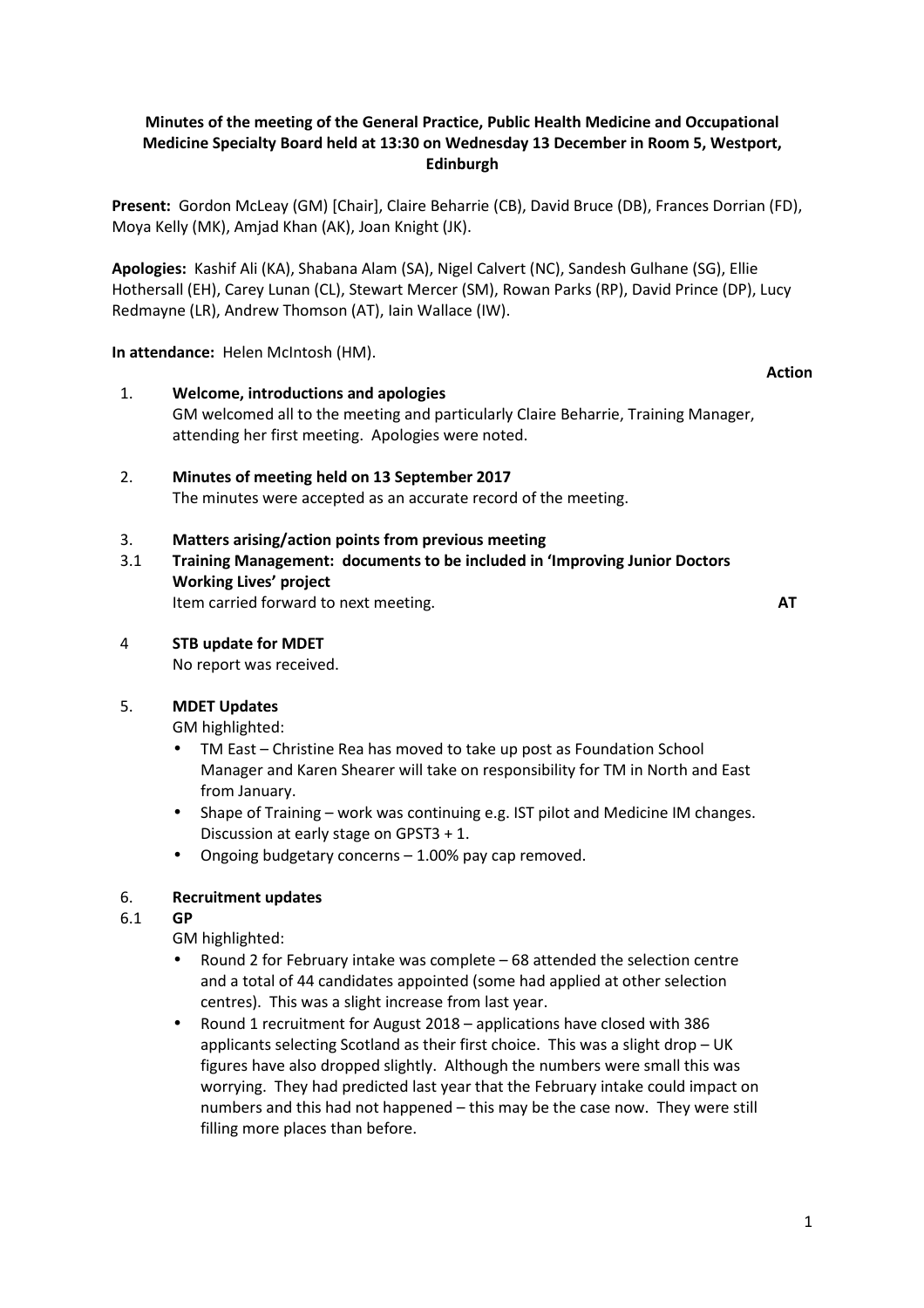- BBT August 2018 86 applications for 12 posts were received. The majority have applied for other specialties as well as GP - 4 applied solely to GP. There was no sense yet of how this will impact on GP.
- The recruitment group will meet later in the day. Noted changes to the selection centre – moderation will no longer be done and a cut-off point will be applied. Marking at the selection centre will be done digitally and assessors will use iPads to enter scores on a central system. All users will be trained.

### 6.2 **Public Health**

## 6.3 **Occupational Medicine**

No recruitment updates were received.

## 7. **Shape of Training Review**

The main areas of development are: Improving Surgical Training pilot; the new IM curricula; discussions on credentialing were at an early stage and upskilling may include the GPST3 + 1 model which was also at an early stage. Much work remained to be done but this was now beginning to move forward.

# 8. **Directorate Workstreams**

## 8.1 **Training Management**

A paper showing the summary of ARCP outcomes 2016-17 by specialty and region was circulated to all STBs. This will allow specialties to look at outcomes across regions and specialties to check whether they were in step. This is the first time this data has been made available and they will have to consider how to use it. This will be an iterative process and information will be shared to ensure there were no outliers. Other information will be built into the process e.g. Ethnicity and Differential Attainment. Information will be received regularly and in future it will be possible to track themes etc. Turas information was now up-to-date and has made this work possible. This information will be one part of Quality data – Outcome 4s highlight particular issues and Outcome 5s highlighted consistency of process.

Within the workstream there has been great focus on the GMC visit which has just taken place. Other areas of work were: OOP where Professor Reid was looking at this to ensure it was used consistently; PSU which will be fully evaluated in February for information on referrals/ARCP outcomes etc. This information will be submitted to MDET and then shared with the STB.

### 8.2 **Quality**

DB reported on the GMC visit. A range of specialties were involved and the GMC visited all Health Boards, Universities and the Scotland Deanery. The visit to the Deanery had been very positive and the GMC highlighted 7 areas which were working well including – Foundation team/Digital Strategy/Lay representatives – seen as a cohesive group and people were well trained and valued/TPDs – well selected and trained – inter-professional working within NES – PSU which was seen as an excellent development/Deans Medical Group.

The GMC highlighted 3 areas to continue working on – workforce challenges and recruitment and retention/the non-training workforce and what to do with this cohort/grades of doctors – to take the lead on ensuring all were aware and levels were identified.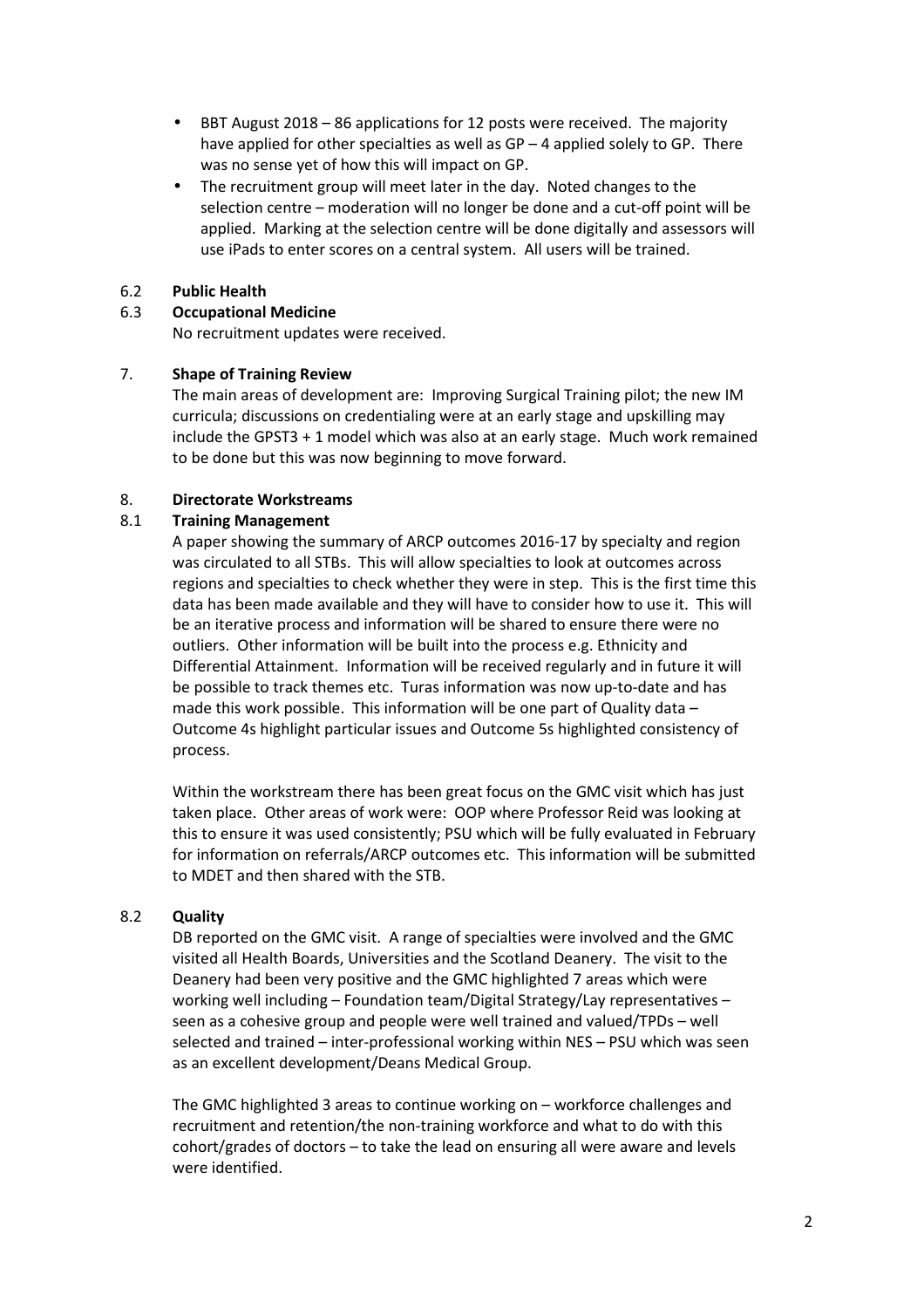### 8.3 **Professional Development**

MK noted the impact of the new contract and work on encouraging people to stay in practice including a "Staying in Practice" proposal. The proposal was likely to be funded.

#### 9. **Specialty updates**

#### 9.1 **GP**

The GMC review of GP training was a thematic one which resulted in both positives and recommendations. Overall it was positive highlighting support in GP training practices but did note issues around OOH. This is a known issue although the picture in Scotland varied from that in England where this has been contracted out, and Scotland had better lines of communication. Trainee concern about workload in training and after CCT was also highlighted. The review contained a list of requirements and recommendations, not all applicable to NES.

MK said it was difficult to know which parts applied to Scotland as the methodology used did not provide meaningful results. The review report was discussed at COGPED and COPMED where this was highlighted and as a result the GMC will amend the report to clarify these areas. An Action Plan will be produced via SQMG and then shared with stakeholders and the STB. Some provisional work will be done which can be amended if the report is rewritten.

The GP contract was currently out to poll. DB reported on BMA discussion on the contract at the recent SLMC conference: stability of income for practices – all should gain; attractiveness of GP – it was felt the expert generalist posts would make it more attractive; workload – multi-disciplinary team who will release GP time for more complex cases and will specify/risk re premises; staff – they will continue to employ reception and practice nurses but will not employ other staff; offsetting of financial risk of selling on practice. The conference voted 80-20 in favour of each proposal. Phase 1 will be implemented next year and a further poll will be conducted before phase 2.

The Cabinet Secretary spoke at the Conference and announced a range of initiatives including 800 more GPs over the next 10 years; Pharmacy expansion; upskilling existing nurses; 100 funded coaching places; help for GPs with appraisal. There was much in the speech for NES to consider.

GM further noted the 'Staying in Practice Scheme' was being worked on and also a marketing campaign for GP Scotland.

#### 9.2 **Public Health**

No update was received.

#### 9.3 **Occupational Medicine**

Noted: the ePortfolio will be introduced in the New Year and would make ARCPs easier; the next UK School meeting will be hosted in Scotland next year in the summer.

10. **Lead Dean/Director update** MK highlighted: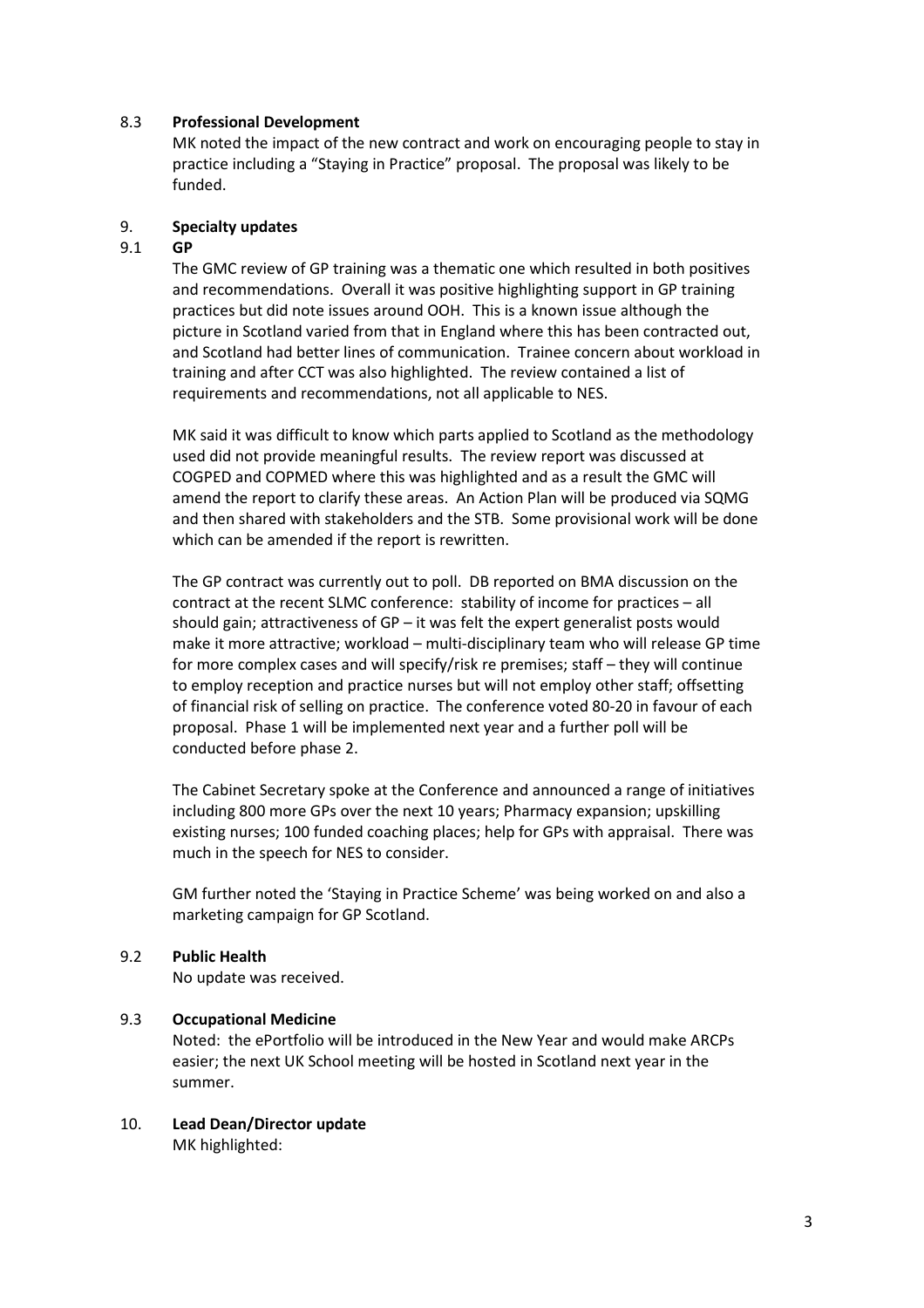- COGPED was reviewing OOH advice this will be amended to a 4-nation paper and DB will take it to the National OOH group.
- Resources produced a model induction pack safeguarding guidance Patient Safety QIA information – all will be put on the website and circulated widely. Information can be circulated on request.
- Evaluation of Fellowships very positive.
- Paediatric Scholarship evaluation very positive.
- Generic skills achieved.

## 11. **Service update**

- 12. **DME update**
- 13. **BMA update**
- 14. **Lay representative update**

No updates were received.

## 15. **RCGP update**

The report on Destination of Medical Students was widely circulated and picked up by the press. Issues remained about the perception of GP which was concerning. The number of ARCPs was highlighted by the lay representative.

## 16. **Trainee update**

## 17. **Academic update**

No updates were received.

## 18. **AOCB**

## 18.1 **GMC Training Environment 2017**

GM highlighted the key findings for 2017 from the NTS for trainers and trainees:

- High trainer workloads this applied to all trainers not just GPs and this was impacting on training.
- Half of respondents said support was very good but there should be more support for balancing service provision.
- Overall trainees rate training highly although they did highlight workload and bullying and undermining which affected retention.
- LTFT people tended to be more positive about training.

MK noted GP and Emergency Medicine both highlighted the intensity of their workload – this was significant as they were both open access/front facing specialties.

This information was available online on the GMC website for anyone to access.

### 19. **Date of next meeting**

The next meeting will take place at 1.30 pm on Tuesday 20 February 2018 in Westport, Edinburgh (with vc links).

### **Actions arising from the meeting**

| Item no | Item name                                   | Action | Who       |
|---------|---------------------------------------------|--------|-----------|
| . ب     | Matters arising/action points from previous |        | <b>AT</b> |
| ے .     | meeting                                     |        |           |